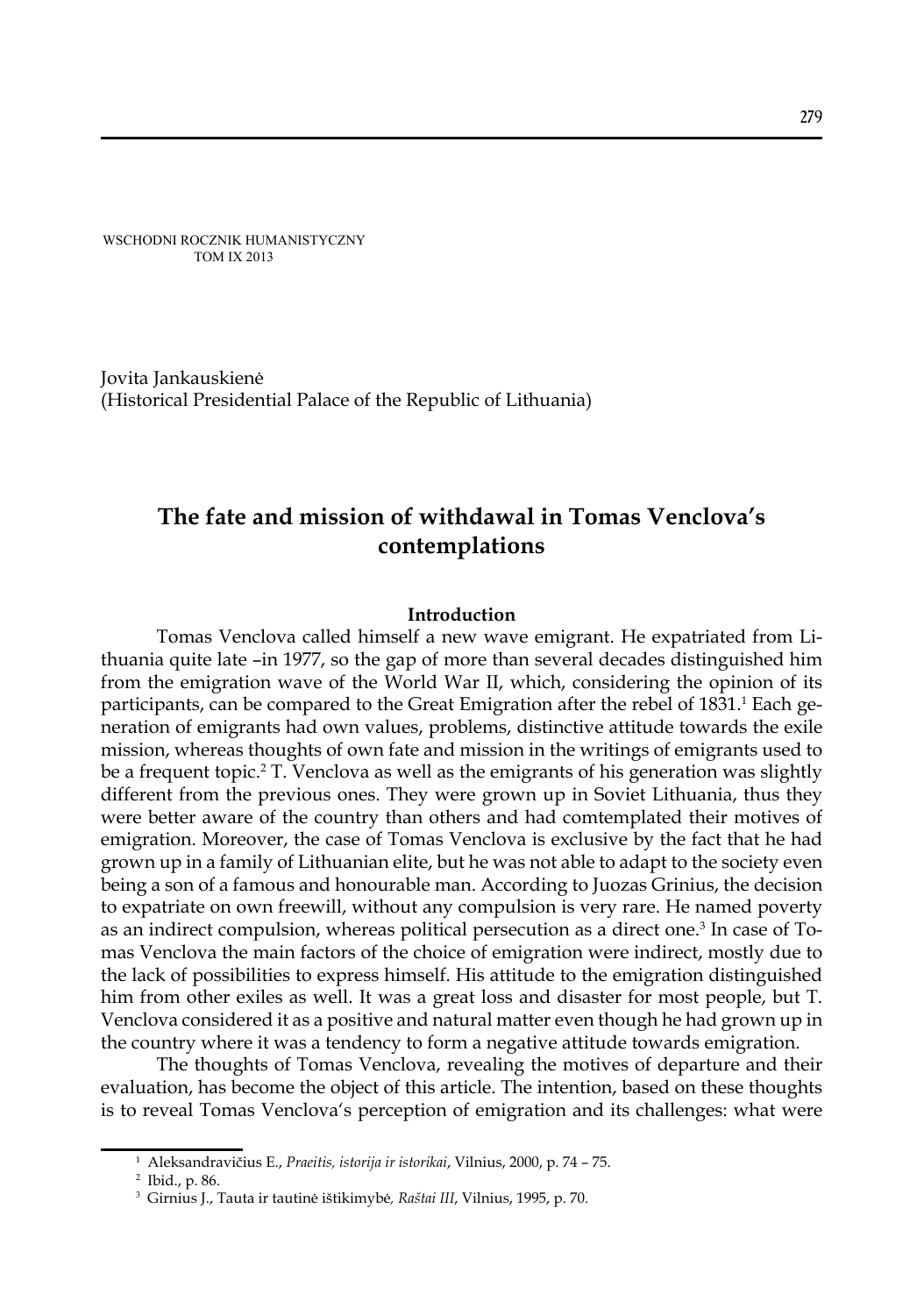the main reasons, predetermining T. Venclova's decision to expatriate to the West; how he realized both his own and overall emigration mission and duties to Lithuania; what was the evaluation of his own choice in the position of an emigrant.

The chronological range of the work embraces decades 7 – 8 of the XXth century, a period from Tomas Venclova's decision to expatriate till his departure and establishment in the West. However, sometimes the expansion is either to one or another side while speaking about earlier events, influencing the decision or by conveing his later evaluations.

The attention to Tomas Venclova as an exile, was hardly paid by researchers. Thus a relative exception can be considered a study by Leonidas Donskis "Indentity and liberty: three intellectual portraits". Three methods of the criticims of society and culture, emerging from liberal and modernizing nationalism are described in the book, where Vytautas Kavolis', Aleksandras Štromas' and Tomas Venclova's relations with nationalism are analyzed. A short presentation of his personality as an emigrant is in a chapter, dedicated to reveal the intellectual portrait of Tomas Venclova.4 The way towards Tomas Venclova's emigration and life in the West is discussed in a study "Tomas Venclova. The signs of biography and creation" by Donata Mitaitė, though a greater attention is paid to his creation and biography facts instead of intellectual discussions on the topic of emigration.<sup>5</sup> Articles by Tomas Venclova<sup>6</sup> and an interview with him<sup>7</sup> have become the main source to this work. The articles of other emigrants: Aleksandras Stromas,<sup>8</sup> Vytautas Kavolis<sup>9</sup>, an essay of Czeslaw Milosz<sup>10</sup> as well as a philosophic study on expatriation of Juozas Girnius were very valuable.11

# **Motives and hopes of Tomas Venclova withdawal**

Tomas Venclova was born in Klaipėda on 11 September, 1937. It is worth to mention that his father, Antanas Venclova, was a famous poet, writer and high ranking officer in Soviet Lithuania. His son's comparatively easy way of life was greatly influenced by father's position and name. Although Tomas Venclova himself claimed that his father had nothing to do with his position and had never protected him, but in some cases his father's name and financial independence obviously helped.<sup>12</sup> In opinion of Donata Mitaitė, the family name not only protected him, but sometimes it was harmful as people acted against his father indirectly by aiming at the son. One of such cases was, when in 1974 his father's desire to admit Tomas Venclova into the Association for Writers failed, as he was the only one candidate out of ten to be rejected. This was a body – blow to Antanas Venclova with several strokes in the past. Soon after this he died. The assumption was that there were members in the Association for Writers interested in the

<sup>4</sup> Donskis L., *Tapatybė ir laisvė: trys intelektualiniai portretai,* Vilnius, 2005 (Donskis L., *Identity and Freedom: Mapping Nationalism and Social Criticism in Twentieth-Century Lithuania*, London / New York, 2002)

<sup>5</sup> Mitaitė D., *Tomas Venclova. Biografi jos ir kūrybos ženklai,* Vilnius, 2002.

<sup>6</sup> Venclova T., *Vilties formos: eseistika ir publicistika,* Vilnius, 1991; Štromas A., *Laisvės horizontai,* Vilnius, 2001, p. 16.

<sup>7</sup> *Manau, kad... Pokalbiai su Tomu Venclova*, Vilnius, 2000; *Akiračiai*, Čikaga, 1978 – 2010.

<sup>8</sup> Štromas A., *Laisvės horizontai,* Vilnius, 2001.

<sup>9</sup> Kavolis V., *Nepriklausomųjų kelias,* Vilnius, 2006.

<sup>10</sup> Milosz Cz., *Pavergtas protas,* Vilnius, 1995. (Zniewolony umysł )

<sup>11</sup> Girnius J., Tauta ir tautinė ištikimybė, *Raštai III,* Vilnius, 1995.

<sup>12</sup> Venclova T., *Vilties formos: eseistika ir publicistika,* Vilnius, 1991, p. 10.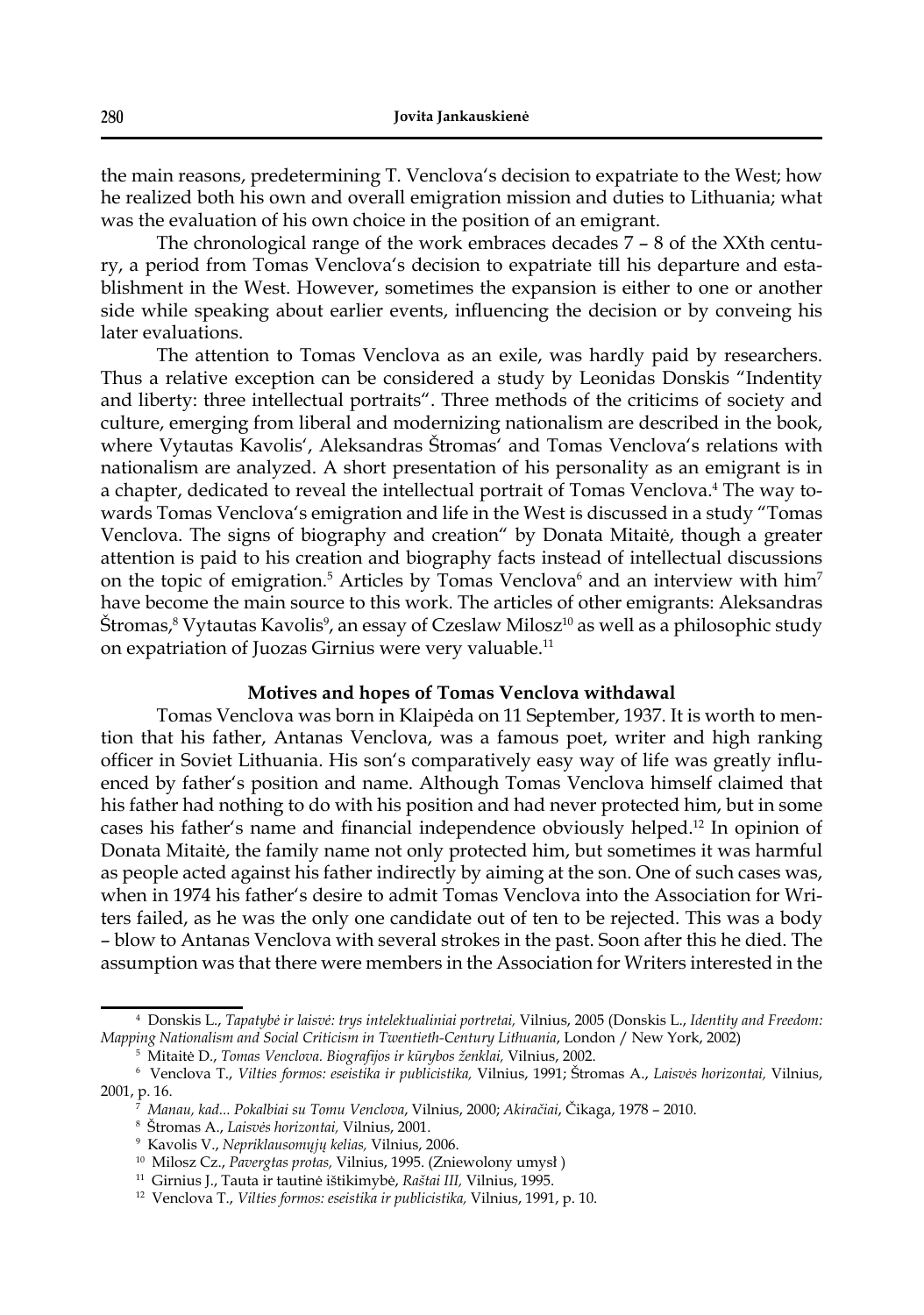liquidation of A. Venclova, by using influence through the son as handy one.<sup>13</sup>

Tomas Venclova in Lithuania mostly worked as a translator, a little as a poet, an essayist, lecturer at university.14 He considered himself a nonconformist, not able to adapt to official values. He stated that his views were finally formed in about 1956, after the rebel in Hungary, whereas earlier in his life there had been some hesitations and compromises.15 He was a member of Komsomol in his youth, though during his studies he was involved into antisoviet activity and chose the way of a dissident.16 According to him – "a dissident is a free man despite all external restraints."<sup>17</sup> He said that in 1962 he made a decision to stop writing or saying things that he did not believe into.<sup>18</sup> Leonidas Donskis described T. Venclova as a double dissident who was misinterpreted both in Lithuania and in diaspora. On the one hand he was a political dissident in the Soviet Union, on the other hand he dissaproved the dominating trend of Lithuanian nationalism.19 Tomas Venclova stated, that during his life in Lithuania, he was a free man, never lied to himself and the others, never felt material deficiency, he was engaged in his favourable literary work, his well-known father's name supported him as well, so what encouraged him to choose an emigrant's fate? According to T. Venclova, there were several reasons, which determined such decision.

 Czeslaw Milosz, a close friend of Tomas Venclova, tried to envisage the feelings and state of a man, living and creating in Soviet nations in his essay. According to him, such a man suffered from ambiguity, it was difficult to keep a balance between adjustment and rejection. As Cz. Milosz states, even though a creator is purposely struggling against the official ideology, the following is such a powerful force, that it manages to mark your subconsciousness. Due to this reason an intellectual is not able to create "to the drawers" as he is not sure if this piece of literature is of any value. Thus a writer seems to believe that a good creation can exist only as formal. Such psychological effect Cz. Milosz, basing on a novel "Insatiability" by Stanislaw Ignac Witkiewicz, has called a "Murti – Bing" tablet. Even at the moment, when a man takes a tablet and makes a decision to stop fighting, he is tormented by doubts related to old persisting moral and esthetic requirements.<sup>20</sup> Thus, in any case it was significantly complicated to create, an intellectual suffered from different ambivalent feelings, had either to be in a mask or to kill own feeling of being guilty. Tomas Venclova viewing Lithuania from a position of emigration, had also noticed the effect of the mentioned tablets - official propaganda affected people's mind even there was no belief in it.21 Tomas Venclova had experienced the affect of "Murti – Bing" prior to the expatriation to the West. And this was one of the main reasons that made him to decide to emigrate. Soviet environment appeared to be far from the most suitable places to create. Tomas Venclova stated that he both would not be able and would not like to work any work, except for the literary one, but he realised the this kind of work in the Soviet union required the compromise and

<sup>&</sup>lt;sup>13</sup> Mitaitė D., *Tomas Venclova. Biografijos ir kūrybos ženklai*, Vilnius, 2002, p. 85.

<sup>14</sup> Donskis L., *Tapatybė ir laisvė: trys intelektualiniai portretai,* Vilnius, 2005*,* p. 157.

<sup>15</sup> Venclova T., *Vilties formos: eseistika ir publicistika,* Vilnius, 1991, p. 30.

<sup>16</sup> Milkova V., Lietuvą mylėti per ištiestos rankos atstumą, *Kauno diena*, 2010-02-24, p. 4 – 5.

<sup>17</sup> Venclova T., *Vilties formos: eseistika ir publicistika,* Vilnius, 1991, p. 30.

<sup>18</sup> Ibid, p. 31.

<sup>19</sup> Donskis L., *Tapatybė ir laisvė: trys intelektualiniai portretai,* Vilnius, 2005, p. 25.

<sup>20</sup> Milosz Cz., *Pavergtas protas*, Vilnius, 1995, p. 15 – 39.

<sup>21</sup> Venclova T., *Vilties formos: eseistika ir publicistika,* Vilnius, 1991*,* p. 82.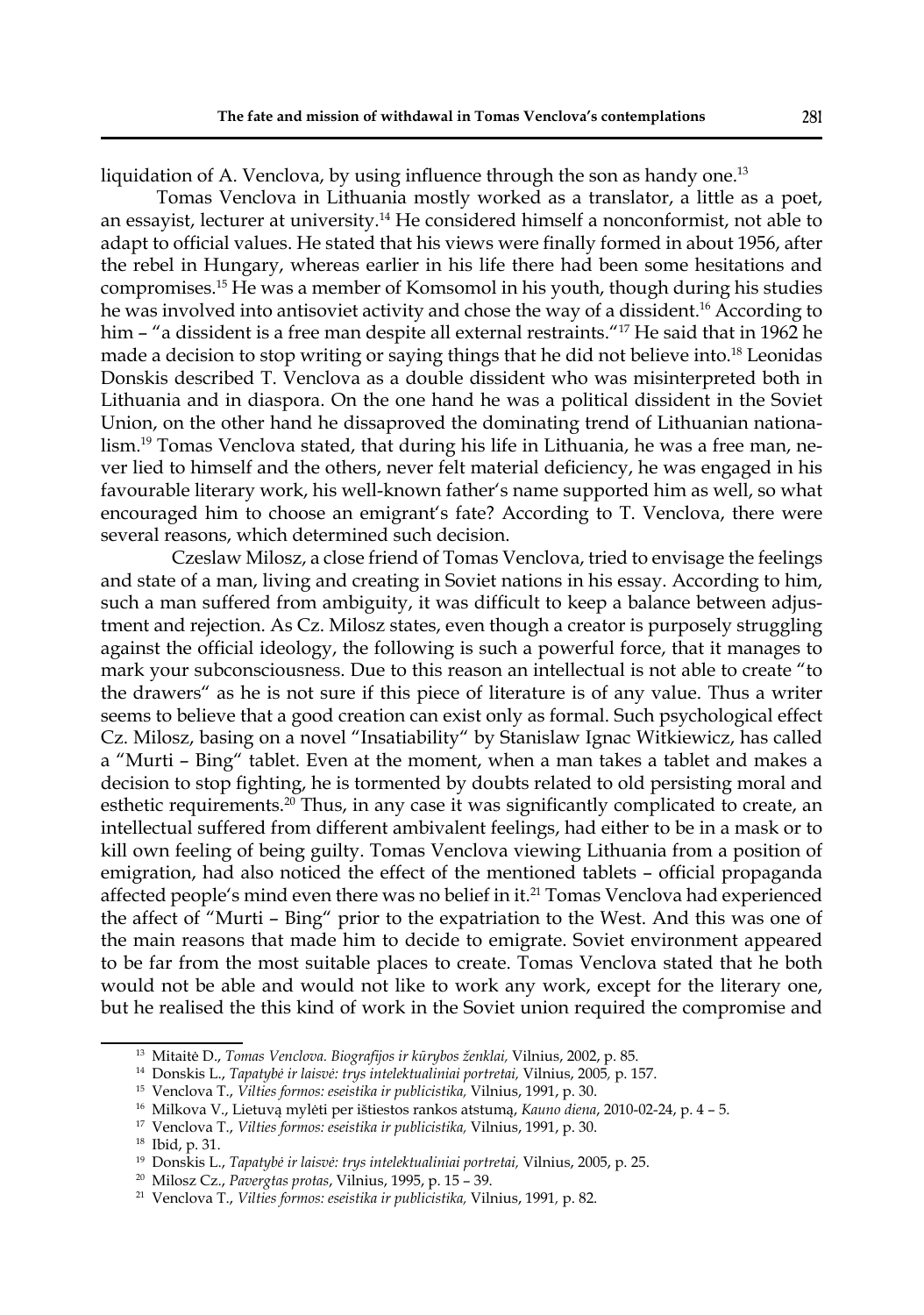hypocrisy, so he mostly was engaged in the "safest" field such as translations, which was the easiest way to avoid compromise. Although during that period translations and author's presentations were considered as a serious cultural activity, anyway he had no feeling of fulfilment and was lack of possibilities to express himself.<sup>22</sup> The audience had a great importance to him, so he had no wish to write into the "drawer."<sup>23</sup> His statement in one of his interviews was that he was unable physically to force himself to write texts proving the author's "loyalty", the following called "locomotives" by writers. Due to this he was treated rather suspiciously, he had difficulties in publishing his articles even in magazines or newspapers.<sup>24</sup>

Possibilities to express oneself in the field of literature was particularly constricted after his father's death in 1971. As far back as 1960 he published a few poems in an informal magazine on poetry "Sintaksis" edited by a Russian dissident. Also with some friends he established a small self-edited publishing office "Saulutė" and a circle of cultural studies. The following activities were terminated by inquiries, but there were no severe consequences for that moment. In 1968 he wrote a protest note regarding the trial against Alexander Ginzburg and Jurij Galanskov, but he had no inquires regarding this action. As he stated himself, he felt the consequences only after his father's death, as he was victimised from university, and his offered texts were increasingly rejected by editors and censorship.25 On 9 September, 1975 T. Venclova wrote a public letter to the Central Committee of the Communist party of Lithuania, where he claimed that he would like to emigrate to the West as there were no possibilities for him to develop widely his literary, scientific and cultural activities.<sup>26</sup> In the same year, in his letter to Vincas Trumpa, he wrote, that he had taken an unhesitating decision to leave Lithuania and the fact that life was not easy in the West did not frighten him.<sup>27</sup>

Czeslaw Milosz provided him an invitation to lecture at University of California, Berkeley, but at that moment, the departure according such invitation was impossible. In 1976 Tomas Venclova joined the Helsinki group. During the same year, in a flat of Jurij Orlov in Moscow, the first Helsinki group conference took place, where T. Venclova also participated. The reaction to this event was quick, some members of the group were arrested, whereas the others, including T. Venclova, were expelled from the Soviet Union. Even in Lithuania it was mentioned by the members of the Helsinki group that a representative of the group in the West is necessary, but for a certain period of time it was just a theoretical possibility.<sup>28</sup> In 1977 Tomas Venclova reached his aim as he had a permission to emigrate to the West. It is likely that news about his trial had already reached the West, played its role. It is assumed that the Soviet Union perhaps expected that he would not be able to adapt in the West, will stay unemployed and finally he would apply to be admitted again.<sup>29</sup> According to Leonidas Donskis, Tomas Venclova chose exile in order to work for himself and the ohers without any lies and to stay faithful his

<sup>&</sup>lt;sup>22</sup> Mitaitė D., *Tomas Venclova. Biografijos ir kūrybos ženklai*, Vilnius, 2002, p. 52.

<sup>23</sup> Venclova T., *Vilties formos: eseistika ir publicistika,* Vilnius, 1991*,* p. 9.

<sup>24</sup> *Manau, kad... Pokalbiai su Tomu Venclova*, Vilnius, 2000, p. 54.

<sup>25</sup> Venclova T., *Vilties formos: eseistika ir publicistika,* Vilnius, 1991*,* p. 10 – 11.

<sup>26</sup> Ibid., p. 19 – 20.

 $27$  Ibid., p. 22 - 25.

<sup>28</sup> Donskis L., *Tapatybė ir laisvė: trys intelektualiniai portretai,* Vilnius, 2005, p. 163.

<sup>29</sup> Štromas A., *Laisvės horizontai,* Vilnius, 2001, p. 16.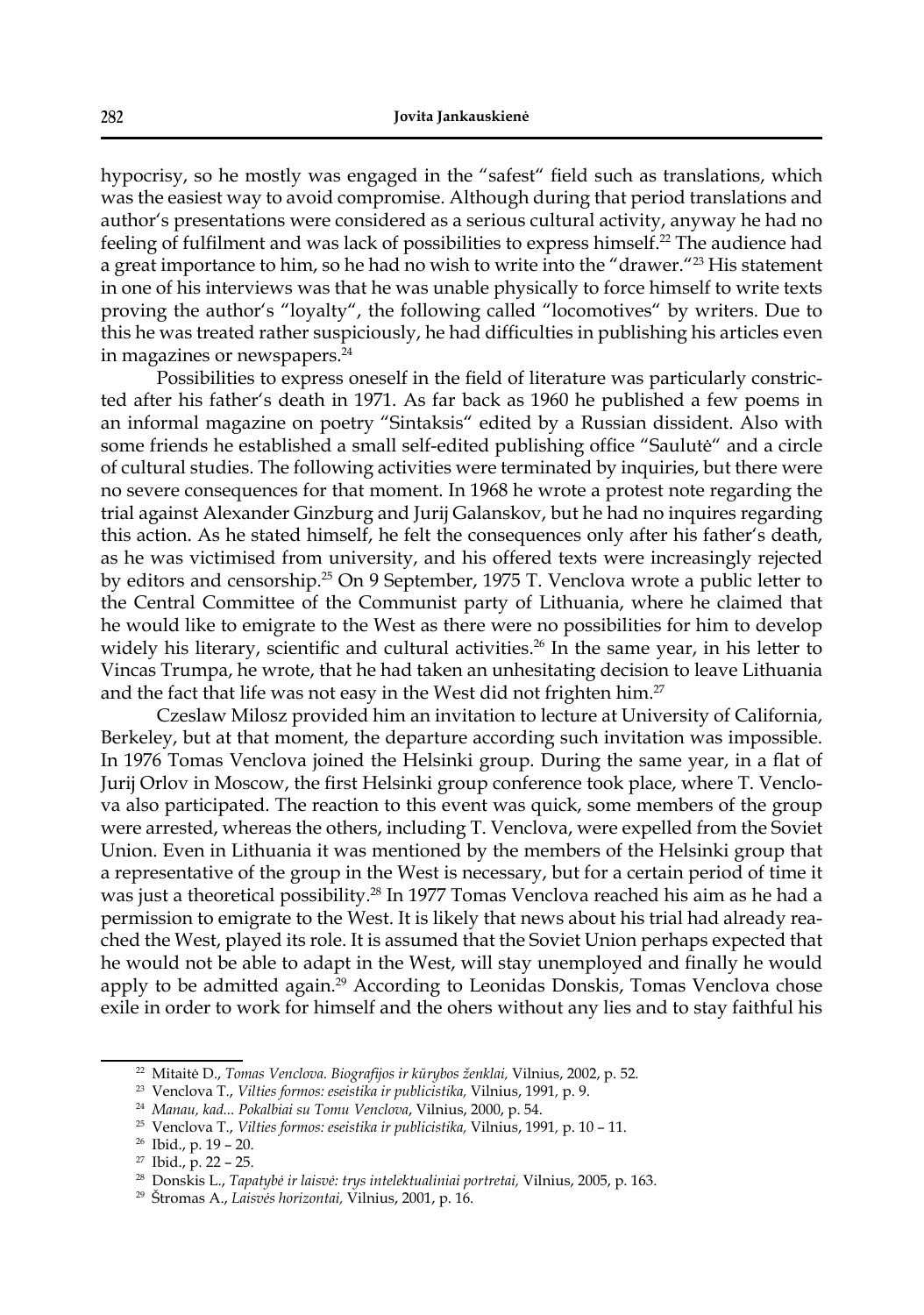own ethical principles and conscience.30 Whereas on the other hand, he had mentioned that he approved Josif Brodski's words, that a poet is always in exile. T. Venclova had this feeling during his life in Lithuania.<sup>31</sup> Czeslaw Milosz named such state as an inner emigration when a person is not able to belong spiritually, to adapt to the world surrounding him with formal values.<sup>32</sup>

One more reason that made Tomas Venclova to contemplate the emigration was not only lack of creative freedom and limited possibilities of a literary work, but also as he stated himself, a wish to explore the world wider, to read more than it was available in Lithuania and a possibility to meet people. $33$  He also wanted to get free from provincial environment. His statement that he departed seeking to escape from the soviet authority, but simultaneuosly from the Lithuanian intelligentsia, whose creation was compared to whisperings in the kitchen. The wish of intelligentsia to save the traditions of previous independence, its uniqueness, wish to live provincially and in isolation frightened him.34 In his talks about Lithuanian culture, T. Venclova noticed that the level of Lithuanian culture is lower than it might be. Altough he evaluated the underground literature, but he claimed it to be too restricted, overmuch limited in the worship of old values, and though the same, repetitive, with too much attention to factography, with the symptoms of intolerance. According to T. Venclova the self-edition was lack of "different profound scientific articles, stories and poems of excellent quality, essential discussions, science-based fundamental studies".<sup>35</sup> While the official press was self-critical and diverse, but in his opinion, only mechanical diversity is behind it, self-criticism as the conception of inner weakness, sophistication turning into provincial prose or megalomania, whereas the other side of spirituality – cyniscism, and the crown of everything is total materialism. $36$  T. Venclova's emigration was encouraged by his friend of similar fate Aleksandras Štromas's belief that the influence to Lithuania can be stronger from the West instead of staying here with a limited possibilities.<sup>37</sup>

Ideas to emigrate used to come to Tomas Venclova since his youth, although for a certain time it seemed to him that staying in Lithuania was a particular patriotic duty.38 After his father's death, he finally realised that it was impossible to work in Lithuania without hypocrisy. Thus, decision to emigrate was not a spontaneous action. It was a sufficiently well considered decision with all "yes" and "no". Although the possibility to leave came rather unexpectedly, but Tomas Venclova made a firm decision in this view and was seeking it purposefully. Both personal reasons (wish to have a freedom of creation, to see more) and a hope to serve Lithuania encouraged his departure.

## **The mission of exile in the thoughts of Tomas Venclova**

The mission of exile was contemplated differently by the representatives of different generations in exile and of different political views. The variety of views is well

<sup>30</sup> Donskis L., *Tapatybė ir laisvė: trys intelektualiniai portretai,* Vilnius, 2005, p. 162.

<sup>31</sup> *Manau, kad... Pokalbiai su Tomu Venclova*, Vilnius, 2000, p. 80.

<sup>32</sup> Milosz Cz., *Pavergtas protas,* Vilnius, 1995, p. 19.

<sup>33</sup> Venclova T., *Vilties formos: eseistika ir publicistika,* Vilnius, 1991*,* p. 11.

<sup>34</sup> *Manau, kad... Pokalbiai su Tomu Venclova*, Vilnius, 2000, p. 266.

<sup>35</sup> Venclova T., *Vilties formos: eseistika ir publicistika,* Vilnius, 1991*,* p. 74.

<sup>36</sup> Ibid, p. 75.

<sup>37</sup> Štromas A., *Laisvės horizontai,* Vilnius, 2001, p. 16.

<sup>38</sup> Mitaitė D., *Tomas Venclova. Biografi jos ir kūrybos ženklai,* Vilnius, 2002, p. 88.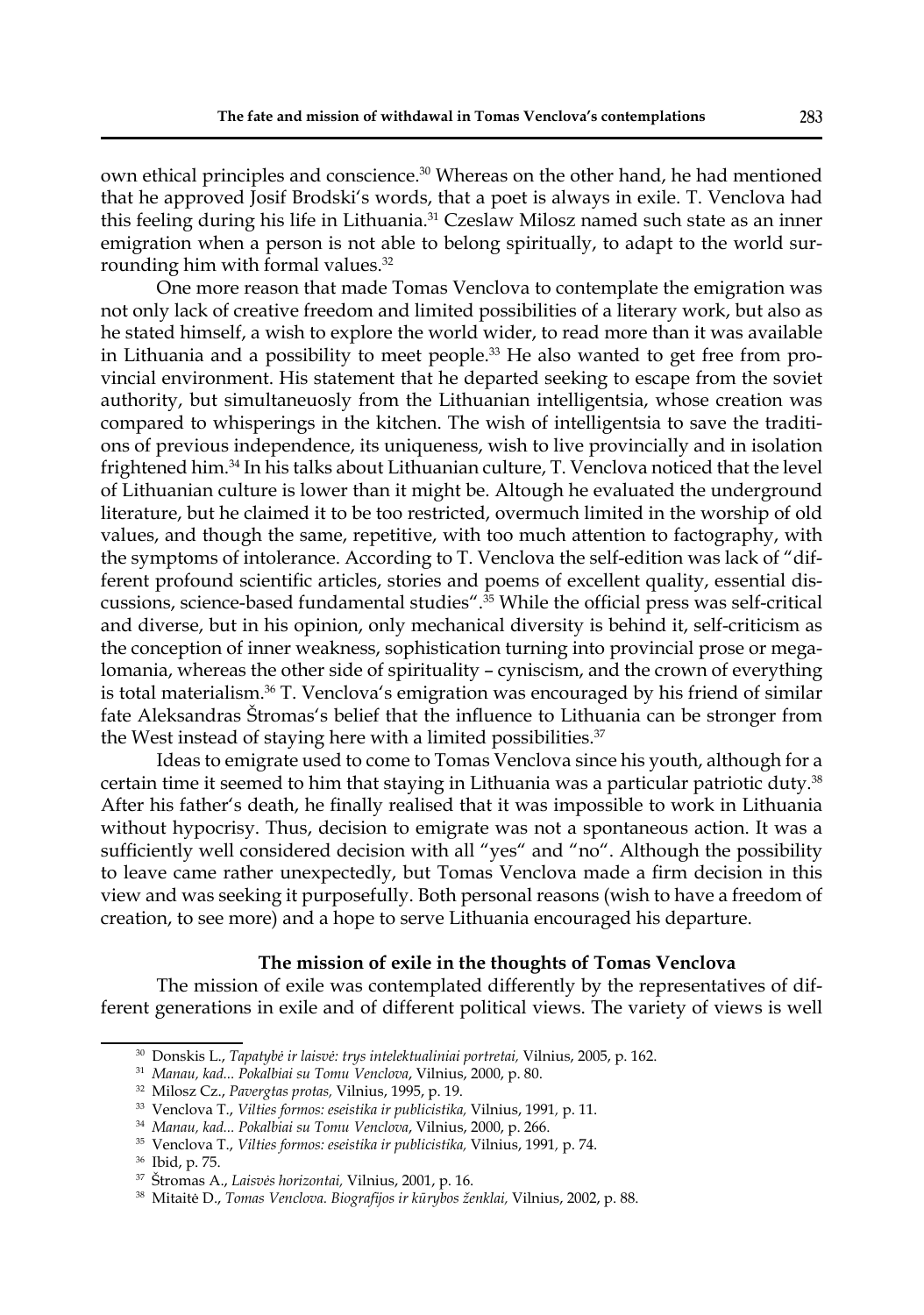illustrated by Egidijus Aleksandravičius in one of his articles on the topic of emigration: "To become an emigration of great soldiers and poets – such fate was seen by M. Biržiška. The deputies of the occupied, the personification of their ideas, the mission of implementors of their plans were assigned to emigrants by J. Eretas".39 The emigration was of great importance to Juozas Girnius as wel: "Not only is decided the destiny of the country in the homeland of the nations, but any place his children reside."<sup>40</sup> The emigrant of T. Venclova's generation and his comrade Aleksandras Štromas considered the he nation in the country and the emigrants as solid parts of nations body: people of the country as a body, whereas the emigration as a soul. He stated that the role of emigrants is very significant as they have to fulfill anything impossible in the circumtances of the occupation: "Today only emigration can nurture the soul of the nation so as the time comes to be connected with the body".41 However opposite opinions existed, telling that emigrants should not intrude into the affairs of Lithuania.

The discussions regarding the necessity to keep in touch with Lithuania took place, different views were formed towards the ones in Lithuania, two opposite camps of conservatives and liberals were created. In the middle of the seventies the opinion of the representatives of liberal tendencies started to dominate by declaring that the relations with Lithuania is necessary and beneficial for both sides, and a new motive - to get closer with Lithuania appeared as new emigrants arrived to the USA. Aleksandras Štromas, Tomas Venclova, and the others not only brought the information about Soviet Lithuania, but an optimistic hope related with the emigration influence to the future of Lithuania as well. A. Štromas encouraged to keep constant and intensive relationship with Lithuanian people through both direct communication and press exchange.<sup>42</sup> The principle of "Face to Lithuania", formed by a professor Steponas Kairys Kaminskas in 1965, was close to Tomas Venclova as well as to the members of "Santara-Šviesa", whereas according to him, the majority objected it.<sup>43</sup> Tomas Venclova and Aleksandras Štormas expressed the idea that Soviet Union is not internal, and is about to collapse soon. There where opposite opinions, which stated that talking about the collapse of Soviet Union is a step backwards for 30 years and on the contrary there should be more talks about peoples's behaviour both in emigration and in Lithuania in case if occupation would be prolonged.44 Tomas Venclova stated that the emigrants in particular of his generation "have chosen a very significant status, - the status of winners differently from the first and the second waves of emigration, and the status of people, who denied themselves to be loosers; not a status of refugees, but a status of the ones who departed purposely".<sup>45</sup> Thus, their mission in the fight for freedom in Lithuania was of great importance.

 In the USA Tomas Venclova got involved into the liberal intellectual and cultural movement of Lithuanian emigrants. He associated with Czeslaw Milosz and Josif

<sup>39</sup> Aleksandravičius E., *Praeitis, istorija ir istorikai*, Vilnius, 2000, p. 88.

<sup>40</sup> Girnius J., Tauta ir tautinė ištikimybė*, Raštai III*, Vilnius, 1995, p. 74.

<sup>41</sup> Štromas A., *Laisvės horizontai,* Vilnius, 2001*,* p. 131.

<sup>42</sup> Ibid, p. 136.

<sup>43</sup> Venclova T., Tautos identitetas yra gyvas daiktas, *Atgimimas*, Nr. 23, 2009, p. 3, 5.

<sup>44</sup> Esminiai klausimai, *Akiračiai,* Čikaga, 1978, Nr. 10, p. 3.

<sup>45</sup> Venclova T., Išeivija ir kultūrinis procesas, *Metmenys,* Čikaga, 1983, Nr. 45., p. 162.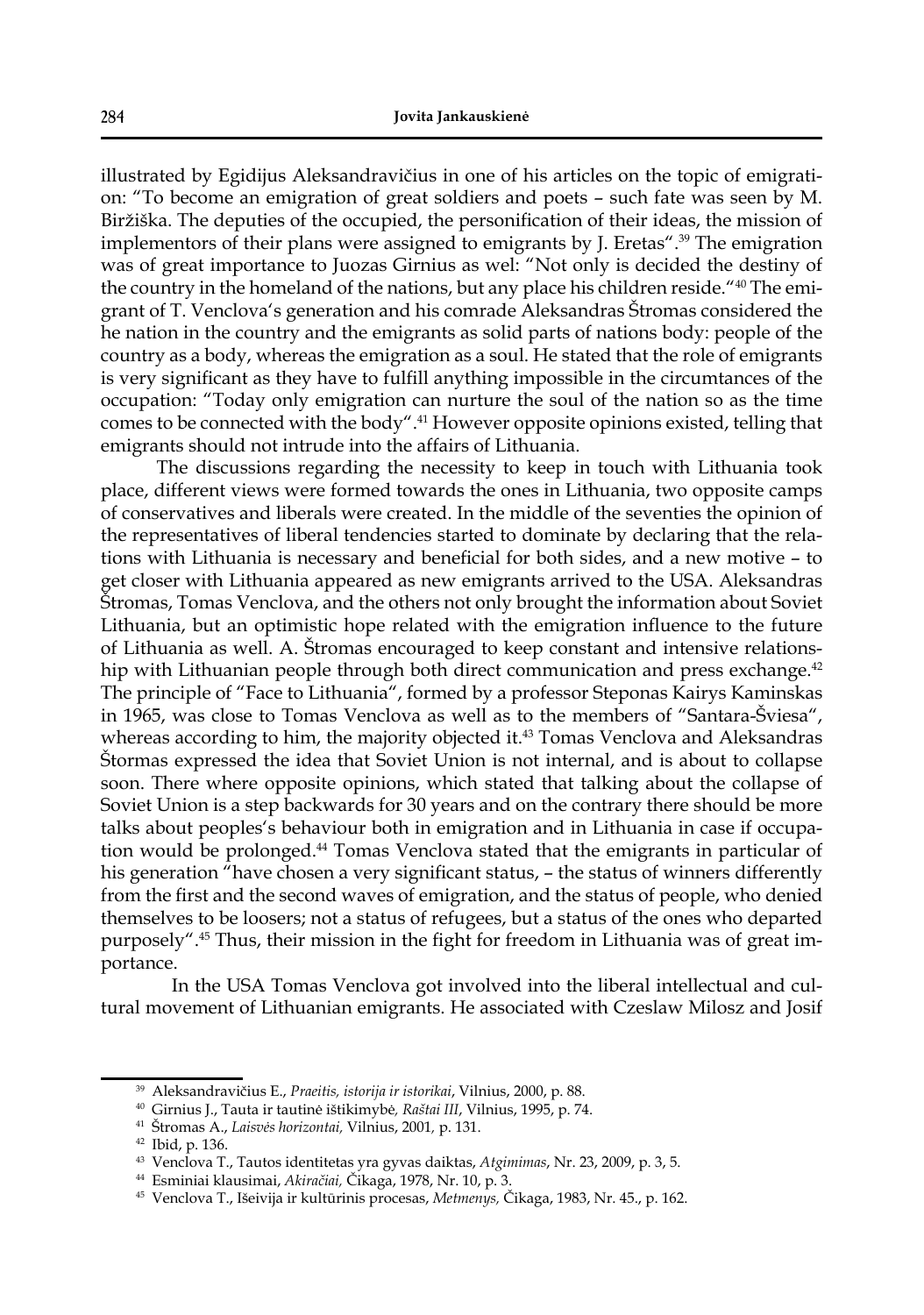Brodski and related his own fate with "Santara-Šviesa"<sup>46</sup>. According to Tomas Venclova statement, on his arrival to America he was invited to participate in different emigration organizations, but only the activity of "Santara-Šviesa" seemed to him meaningful and close to his attitudes. $47$  Whereas the representatives of the conservative tendencies seemed to be shut down in old irrelevant issues and incompetence: "Slogans and prompts of majority of emigrants to free Lithuania have become a vague ritual, covering the disbelief in any kind of changes or deadly fear of communism."48 In this view Tomas Venclova's opinion coincided with the the opinion of Vytautas Kavolis, who had earlier noticed that in the emigration press the spirit of the reminiscence of old days, idolatry, group dogmatism is prevailing. Although his most critical blame was the following: "that it [Lithuanian identity – J. J.] is irrelevant, out of date, moss-grown and cobwebbed like Trakai castle. It is not able to respond to nowadays issues, does not regard the present situation and its requirements. Moods prevailing in Lithuania is completely worth the name of archival culture".<sup>49</sup> These words were said in 1957, although it is likely that untill T. Venclova arrival the situation has not changed. Whereas speaking about members of "Santara-Šviesa", T. Venclova stated "These were people, educated in traditional Western universities and free of some Lithuanian anachromisms. Free of provincialism, exaggerative affection for Lithuania ruled by the president Smetona. Free of tendencies of a firm hand, dictatorship, though having a reasonable attitude towards collaboration with nacism, whereas the members of Frontas group were not able to boast for. The following issues were evaluted according to standards of western civilization by the members of Santara."50.

Tomas Venclova believed that emigrants could influence the homeland greatly, considered them to be the "second voice of culture", especially effective when the first one was silent or singing the wrong melody".<sup>51</sup> He proposed both to exile and himself to follow the ethical rule: "wherever you are, or anything happens to you, you must behave the way your behaviour is bringing only goodness in any circumstances to your society, your nation and through it to all humanity, except the evil, or at least much more goodness than  $evil''$ .<sup>52</sup> In order to implement this rule, he offered specific approaches, the values to follow and the behaviour mode of a emigrant to execute this mission. Tomas Venclova, as well as majority of other exiles, considered that the creation of culture was one of the most significant approaches of the implementation of this rule. Though some possibilities to express oneself existed in Lithuania, they were substantially insufficient. The second important mission of an emigrant was to be a bridge between Lithuanian underground and legal cultures, because emigration provides with possibility to follow and even to influence them both, emigrants' discussions should reach Lithuania and provide with possibilities to make a connection between both cultures. Overall literature of exile would reach Lithuania, both legally and illegally working Lithuanians would be

<sup>46</sup> Donskis L., *Tapatybė ir laisvė: trys intelektualiniai portretai,* Vilnius, 2005, p. 165.

<sup>47</sup> Veidu į Lietuvą: Santaros Šviesos likimai, *Akiračiai,* Kaunas, 2010 04, Nr. 410, p. 7.

<sup>48</sup> Štromas A., *Laisvės horizontai,* Vilnius, 2001*,* p. 20.

<sup>49</sup> Kavolis V., *Nepriklausomųjų kelias*, Vilnius, 2006, p. 126.

<sup>50</sup> Venclova T., Tautos identitetas yra gyvas daiktas, *Atgimimas*, Nr. 23, 2009, p. 3, 5.

<sup>51</sup> Venclova T., *Vilties formos: eseistika ir publicistika,* Vilnius, 1991*,* p. 24.

<sup>52</sup> Ibid., p. 72.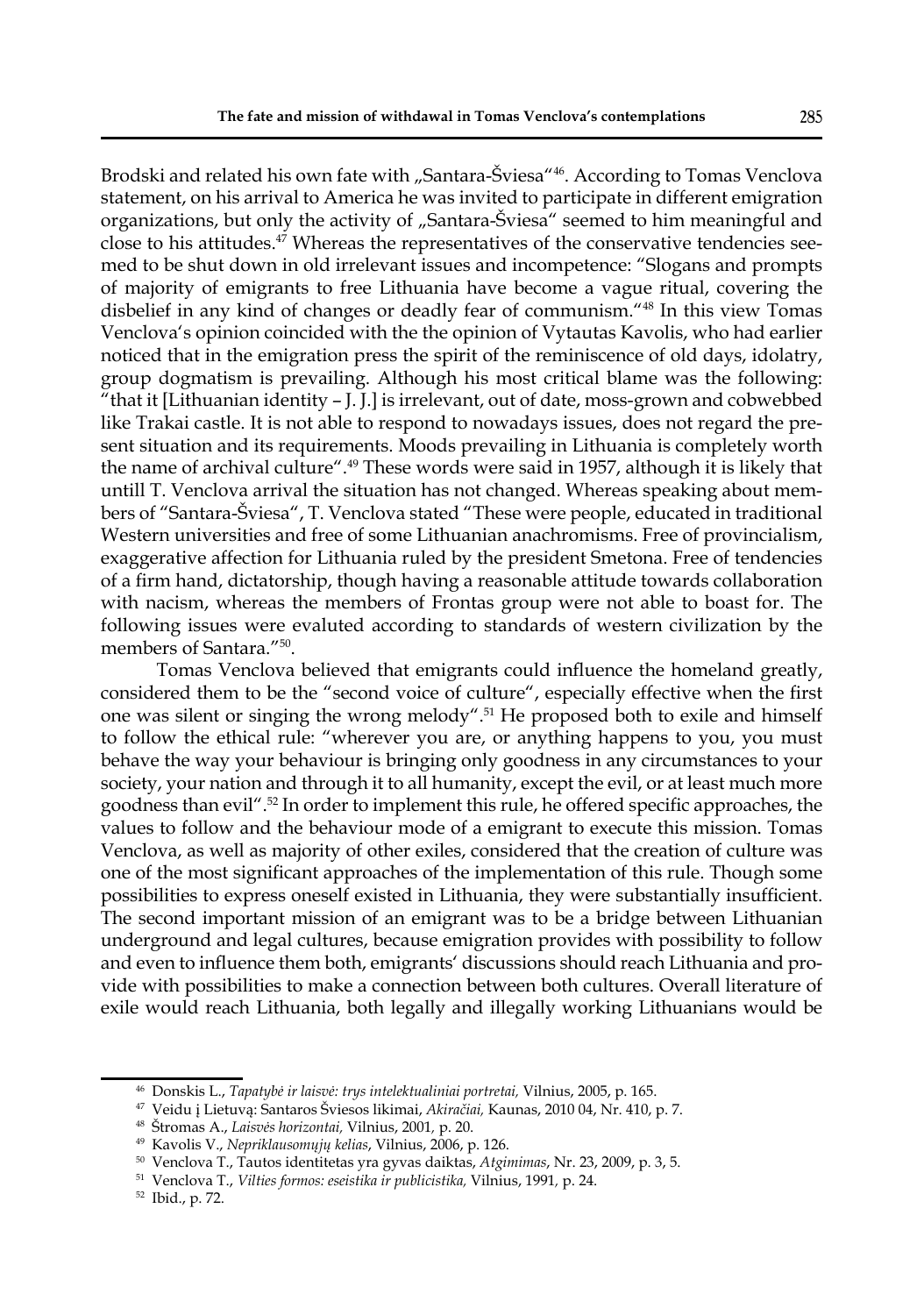involved in constant discussions.53 Not only is important the informational function of emigrants, but according to T. Venclova: "Emigration must foster the political class of Lithuania, must be in charge, must promote those cultural and political tendencies that were more and more displayed in Lithuania".54

Tomas Venclova considered that it was not worth to require special kind of Lithuanian identity as this not only constricts the artist's possibilities, but devalues his significance to the nation. In his opinion, that if anyone is deprived of his homeland, it is easy to loose one's language and identity is only a myth and coversely, he stated that it is practically imposible to escape from Lithuanian identity, therefore it should not be leading in creation. In his view, some of the works (e.g.: by Algirdas Julius Greimas, Oskaras Vladislovas Milašius) written not in Lithuanian can more exalt the name of Lithuania than the ones written in the Lithuanian language. The most important is not to ignore the Lithuanian identity and not to cut relationship with Lithuanian society, whereas overall activity in exile must be focused to Lithuania. According to him, the western cultural experience, civic rights, conceptions of tolerance should be transmitted to Lithuania as Lithuanians would need the following after gaining the independence.<sup>55</sup> However, according to T. Venclova, the Lithuanian language should not be emphasized overmuch, although language is one of the most significant indication of the identity, where any Lithuanian can miss a fair part of his national identity with the loss of the language.<sup>56</sup> T. Venclova considered that Lithuanian exiles should not feel miserable or lonely, while such feelings lead to inner isolation and force to think that it is impossible to make any changes. Aleksandras Štromas agreed to his ideas by stating that the inferiority complex of a small nation induce the dissociation, which only promotes the self-preservation and provinciality maintenance.<sup>57</sup>

Thus, Tomas Venclova encouraged the exiles to be active in making the future of Lithuania instead of missing Lithuania in the past. His arrival was rather late, but with other emigrants of his generation he managed to set off a noticeable dying hope of possiblity to see the independence of Lithuania. He assumed that emigrants are neither small nor weak to influence the future of Lithuania, so he urged them to be active and do everything to lay the foundations of independence. Tomas Venclova thought that intellectual creation and dialogue with Lithuania is very important.

### Autoreflections of emigrant Tomas Venclova

Tomas Venclova's perception of the emigration itself as a phenomenon was rather differed from the other emigrants. The departure from Lithuania was a painful experience for the majority. In Vytautas Kavolis words, emigrants felt themselves humbled and crush by history. It is obvious that such feelings were typical to people who not only lost their homeland, but their previous life as well. They had to start a new life and to reconsider the system of own values.

<sup>53</sup> Ibid., p. 72 – 76.

<sup>54</sup> Veidu į Lietuvą: Santaros Veidu į Lietuvą: Santaros Šviesos likimai, *Akiračiai,* Kaunas, 2010 04, Nr. 410, p. 13.55 Venclova T., *Vilties formos: eseistika ir publicistika,* Vilnius, 1991, p. 78 – 81.

<sup>56</sup> Savukynas V., Esu lietuvis, niekuo kitu negaliu ir nenorėčiau būti, *Akiračiai,* Kaunas, 2007 07, Nr. 9, p. 9.

<sup>57</sup> Štromas A., *Laisvės horizontai,* Vilnius, 2001, p. 317 – 318.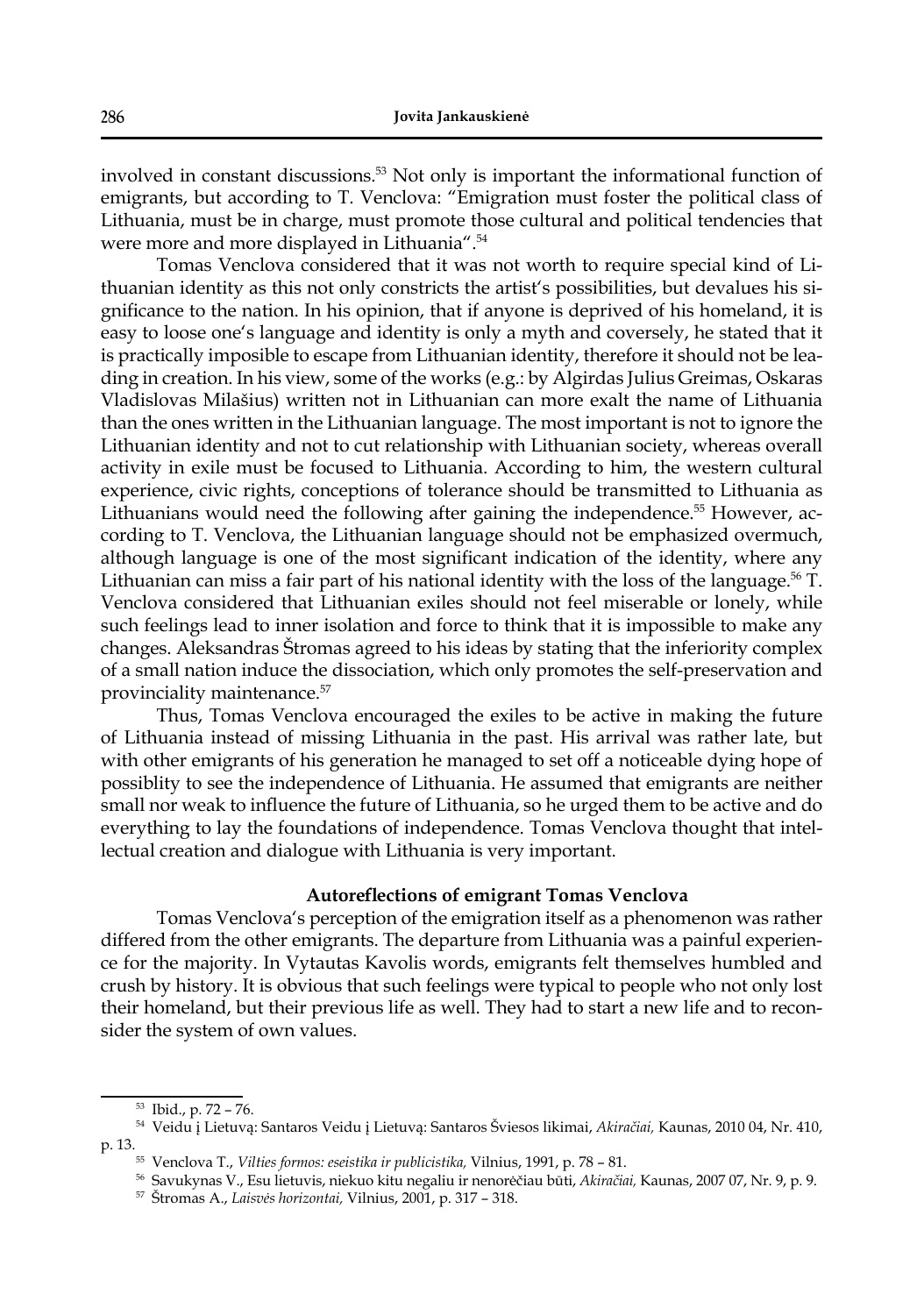Tomas Venclova considered an emigration as a normal phenomenon of the XXth century, and claimed that the emigration is available not only as the escape from totalitarism, but it cannot be condemned in case a person leaves a country for better conditions, cultural and scientific novelties, or sometimes just for an adventure. Each nation must have own class of emigrants abroad.<sup>58</sup> He assumed emigration as a task or a challenge, fate or sometimes as the best solution to give one's duty for a nation. In one of his interview, he stated the following: "I used to be a lonely poet in Lithuania, and this loneliness reduced the shock of collision with another world".59 It is supposed this collision to be fairly gentle and thus, according to him, his expectancy from the West were significantly lower than of others, and he was also better informed about the West.<sup>60</sup> T. Venclova compared his departure to the gambling in Las Vegas: his imagination about the West was rather vague, he was not aware of the future, so his choice was done by guess. In his opinion his choice was lesser of two evils. Later he stated that he managed to win the game and he enjoyed any possibilities provided by the West World.<sup>61</sup>

T. Venclova lived in the Soviet Union for a reasonably long period, so he was well acknowledged with it, whereas people, grown-up in Independent Lithuania had significantly more sentiments. While reading his reviews on life in the West, a certain feeling of pride is obvious, his ability to cope with life perfectly is often emphasized. The emphasis is due to the fact that it was supposed to be a failure, followed by a wish to return, so he wanted to prove himself, soviet authorities and other emigrants that it was possible not only to emigrate but also to get successfully established in the West.

Thanks to the help of the circle of earlier emigrated acquaintances, he managed to settle and to get an academic job in the USA. However, as he stated, he never expected to have an easy life in the West, but he neither experienced great difficulties, nor unemployment, he was engaged in his favourite activity: he worked in universities of Berkeley, Los Angeles, Yale, published a significant number of books, travelled a lot, the language barrier he coped easily. A great bereaucracy were considered by him to be the biggest problem.62 Therefore Tomas Venclova had no nostalgia in emigration, and conversely, his life was full of value and activities, for the following he could not have in Lithuania. Although the works of Tomas Venclova were read in Lithuania, but his statement was, that only in the West he understood what meens to be a litterati, to participate in literature events, presentations of books and other pleasant things to a writer.<sup>63</sup>

Though mostly positive emotions are prevailing in Tomas Venclova's thoughts, but some nostalgic notes are felt as well. In the interview of 1996 in the magazine "Literature and art" he said: "One day I was involved in the translation of Eliot, the other – Borgese, another – Norwide, when everything is new, it is important, that all this has not existed in Lithuanian, while rephrasing Mandelstam, it must be in Lithuanian. It was complicated to get such texts, more complicated to promote them into the press, each publication was an event in my life and I hope some event in the culture of Lithuania as

<sup>58</sup> Venclova T., *Vilties formos: eseistika ir publicistika,* Vilnius, 1991*,* p. 77 – 78.

<sup>59</sup> *Manau, kad... Pokalbiai su Tomu Venclova*, Vilnius, 2000, p. 152.

<sup>60</sup> Venclova T., *Vilties formos: eseistika ir publicistika,* Vilnius, 1991*,* p. 14.

<sup>61</sup> Venclova T., Rašyti savaip, *Lietuva Pasaulyje*, Čikaga, 1981, p. 178 – 179.

<sup>62</sup> Venclova T., Venclova T., *Vilties formos: eseistika ir publicistika,* Vilnius, 1991*,* p. 14 – 17.

<sup>63</sup> Venclova T., Rašyti savaip, *Lietuva ...,* p. 177.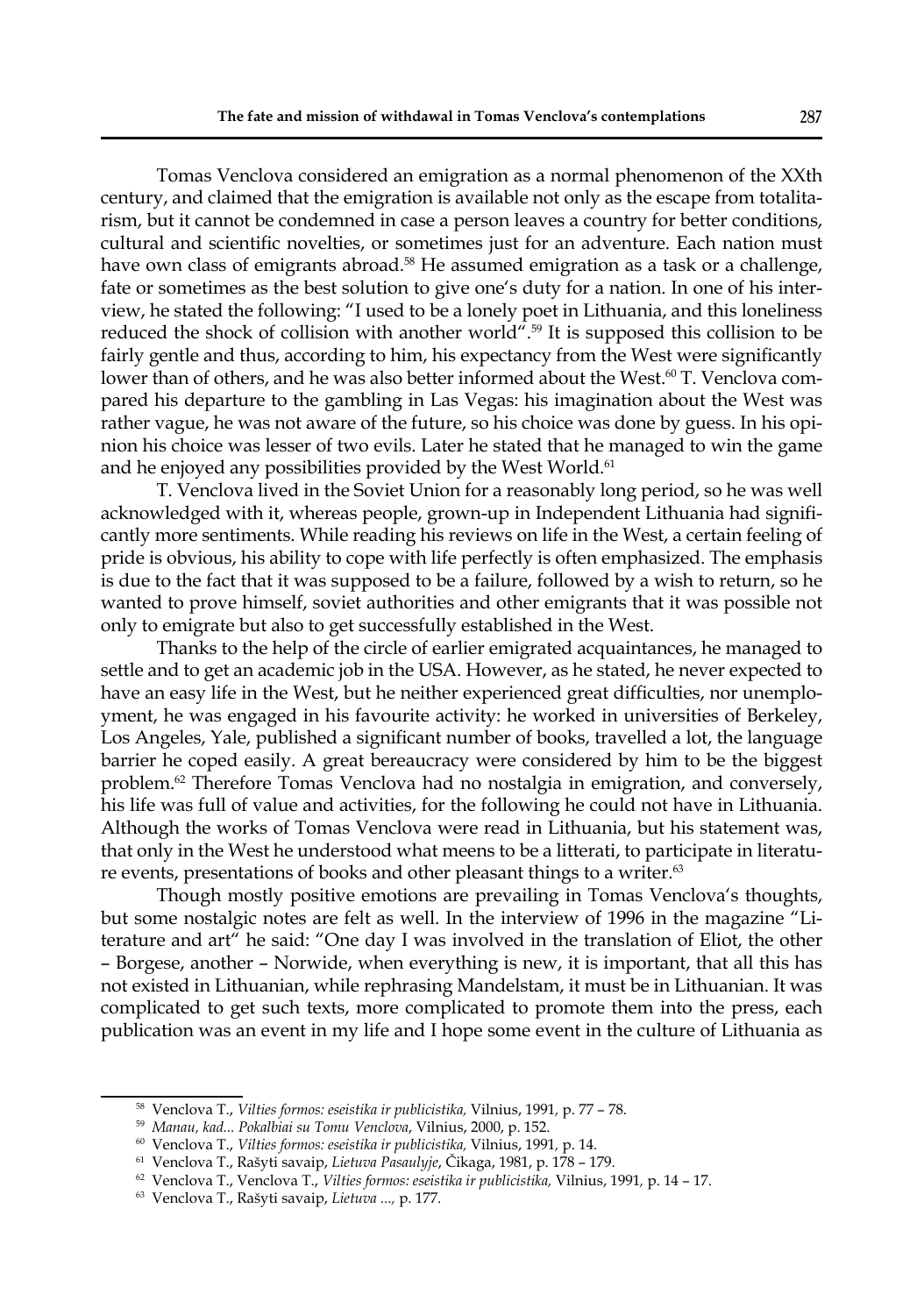well".<sup>64</sup> Thus, T Venclova had a feeling of benefit to Lithuania, while not living there, and every though minor work was something new to Lithuanian people.

After the two decades of the reestablishment of Lithuania, Tomas Venclova replied that he considered his home both in Lithuania and USA (town New Haven), both Poland and Montenegro. He stated that he had no obvious home and he considered as "rather a good feeling, when you can feel a home almost in any place, especially in Europe".65 Tomas Venclova had a liberal and cosmopolitan attitudes, according to him, his home could become any place in the world, but at the same he retained Lithuanian identity. He had a feeling that he was able to do more for both – himself and Lithuania, being in the West rather than in the Lithuania. In general, being a Lithuanian to him was much more that residing in a closed teritory of the country: "The meaning is that you must care for Lithuania more than any other country of the world. You can be a Russian, Polish, Jew, German, Chinese, African, a resident or just residing in Lithuania, but all affairs of this country must be of greater significance than affairs of any other country of the world. In case it is like this, you are a Lithuanian in civic meaning, not a narrow ethnic one".<sup>66</sup>

Summarising the approach of Tomas Venclova towards expatriation and exile, his reasoning about the duke Andrej Kurbsky must be mentioned. He called him "an ancestor of all dissidents and emigrants". T. Venclova recollected this story not only due to the reason that A. Kurbsky was one of the first Russian emigrants, but also because he was a man, resisting the conventional order of that time Russia and incurred the disgrace of Ivan the Terrible. He did what seemed to be impossible – he became a dissident and emigrant. Despite of this, his life in emigration was a failure, his letters to Ivan the Terrible never reached the aim and he died broken and in poverty, but according to T. Venclova, he was right as he "had the courage to cut own navel" and chose a third way, while only two seemed to be possible: either to stay in Russia loyal to the czar or to die.<sup>67</sup> In the story of Andrej Kurbsky Tomas Venclova envisaged similarities with modern issues of emigration and even in his own case in particular.

#### **Conclusions**

Tomas Venclova's had chosen to become a dissident despite of the fact that he was grown up in a family loyal to the Soviet union. Though he had fairly good material and creative conditions, he was not able to adapt. The departure to the West was deliberate and induced by several reasons: the lack of freedom to create limited possibilities of literatry work, which were more restricted after his father's death and finally the desire to see the world, to travel and desire to serve to the welfare of Lithuania. The ideas of the members "Santara-Šviesa", propagating the cooperation between the emigrants and Lithuanians were the closest to him. T. Venclova himself valued exile as a significant factor in the fight for freedom of Lithuania. The works of literature and their transmision to Lithuania were considered as the most important task for emigrants. He believed that the influence of expatriates could be great, so he offered them rather to keep a constant dialogue with Lithuania, to govern it, instead of dissociation.

<sup>64</sup> Lietuviška kultūrinė spauda ir tikros bei tariamos hierarchijos, (G. Dabašinsko ir T. Venclovos pokalbis), *Literatūra ir menas,* 1996 07 27, p. 11

<sup>65</sup> Milkova V., Lietuvą mylėti per ištiestos rankos atstumą, *Kauno diena*, 2010-02-24, p. 4 – 5.

<sup>66</sup> Ibid, p. 4–5.

<sup>67</sup> Venclova T., *Vilties formos: eseistika ir publicistika,* Vilnius, 1991*,* p. 384 – 393.